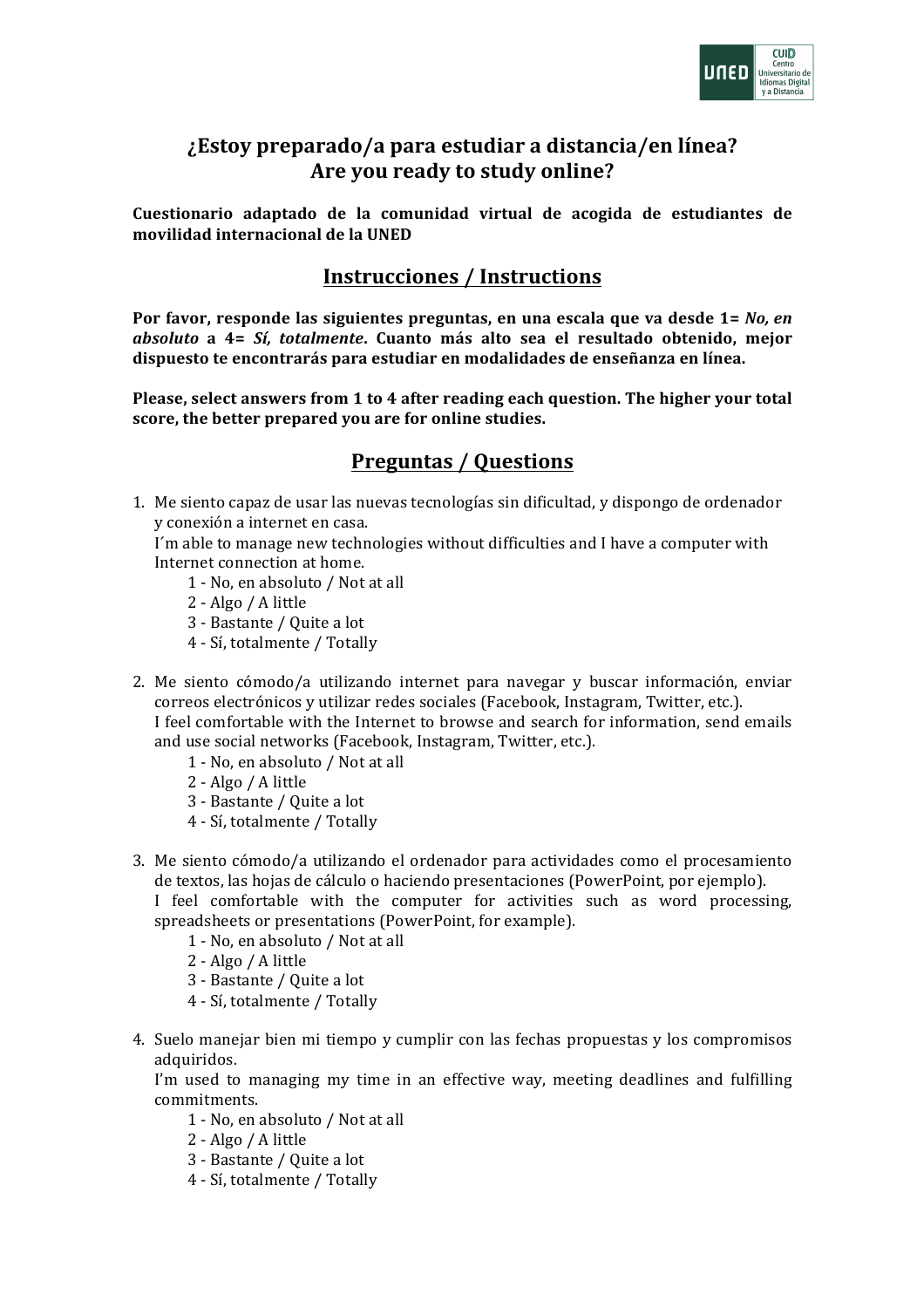5. Soy una persona que puede aprender de forma autónoma, marcándome mis propias pautas.

I am a person who can learn independently at my own pace.

- 1 No, en absoluto / Not at all
- 2 Algo / A little
- 3 Bastante / Quite a lot
- 4 - Sí, totalmente / Totally
- 6. Soy una persona disciplinada.
- I am a disciplined person.
	- 1 No, en absoluto / Not at all
	- 2 Algo / A little
	- 3 - Bastante / Quite a lot
	- 4 - Sí, totalmente / Totally
- 7. Cuando trabajo en equipo puedo expresar fácilmente mis ideas, comentarios, hacer preguntas, etc.

When working in a group, I have no trouble expressing my ideas, comments, questions, etc. 

- 1 No, en absoluto / Not at all
- 2 Algo / A little
- 3 Bastante / Quite a lot
- 4 Sí, totalmente / Totally
- 8. Suelo ser una persona flexible y que se adapta a los cambios que van surgiendo (por ejemplo en horarios, calendario, etc.).

I'm usually a flexible person who adapts to changes as they arise (for instance, in schedules, calendar, etc.).

- 1 No, en absoluto / Not at all
- $2 \text{Algo}/\text{A little}$
- 3 Bastante / Quite a lot
- 4 - Sí, totalmente / Totally
- 9. Tengo tiempo disponible para la realización de las actividades que me planteen. I have enough available time to carry out the activities that are part of the different subjects.
	- 1 No, en absoluto / Not at all
	- 2 Algo / A little
	- 3 Bastante / Quite a lot
	- 4 Sí, totalmente / Totally

10. Suelo iniciar las actividades y tareas por mi mismo/a.

I usually start the activities and tasks myself.

- 1 No, en absoluto / Not at all
- 2 Algo / A little
- 3 Bastante / Quite a lot
- 4 Sí, totalmente / Totally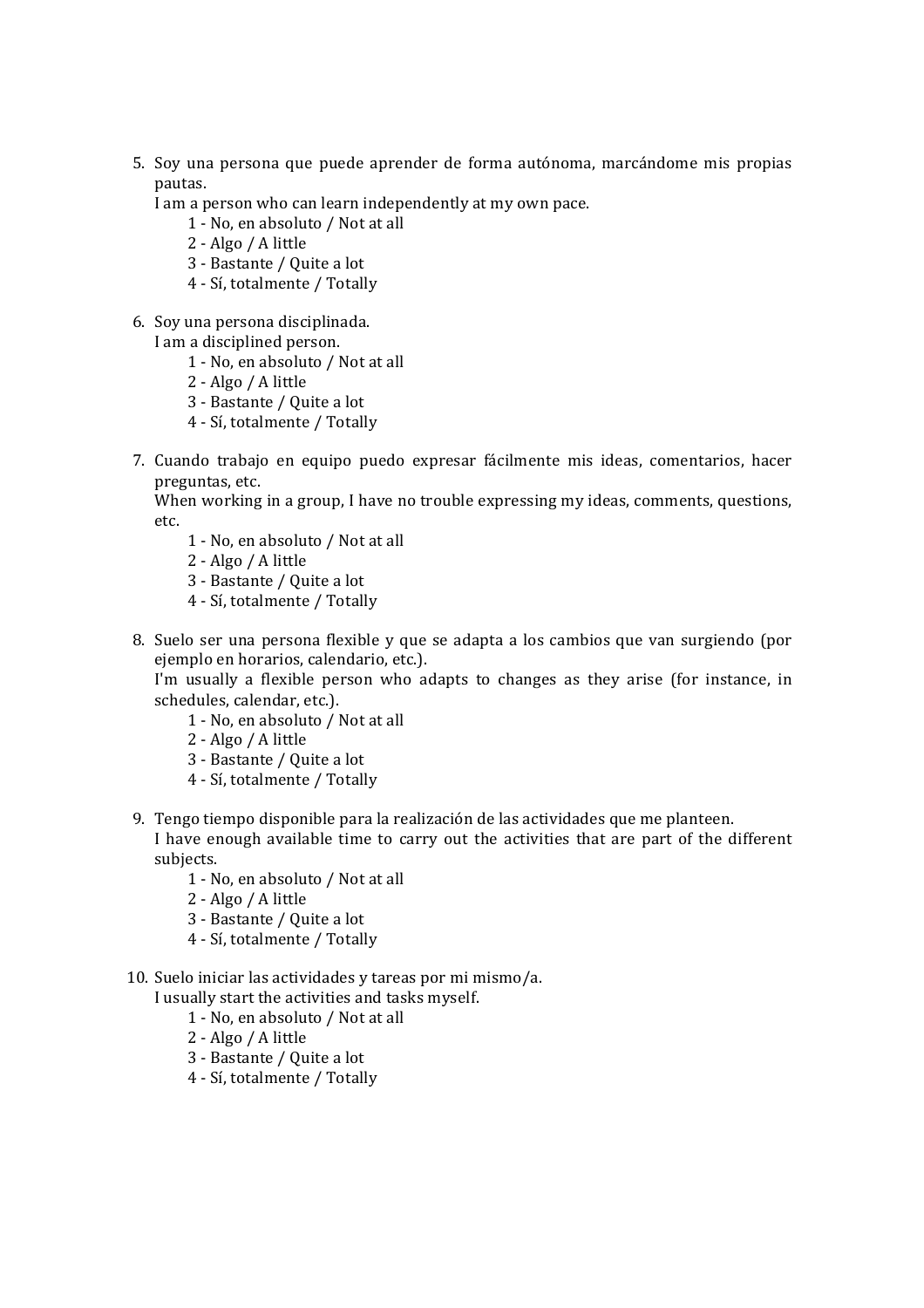- 11. Me gusta planificar previamente las actividades que debo realizar.
	- I like to plan the activities that I have to carry out beforehand.
		- 1 No, en absoluto / Not at all
		- 2 Algo / A little
		- 3 Bastante / Quite a lot
		- 4 Sí, totalmente / Totally
- 12. Suelo tener objetivos claros y frecuentemente los consigo.
	- I usually have clear objectives and I often reach them.
		- 1 No, en absoluto / Not at all
		- 2 Algo / A little
		- 3 Bastante / Quite a lot
		- 4 - Sí, totalmente / Totally
- 13. Me gusta hacer las cosas por el placer de aprender cosas nuevas, de desarrollar mis potencialidades y tener nuevas habilidades.
	- I like doing activities for the joy of learning new things, to develop my potential and gain new skills
		- 1 No, en absoluto / Not at all
		- 2 Algo / A little
		- 3 Bastante / Quite a lot
		- 4 Sí, totalmente / Totally
- 14. Soy una persona realista, y confío en mis capacidades para desarrollar las tareas que me propongo o me proponen.

I am a realistic person and I trust my own abilities in order to perform the tasks that I set myself or that are presented to me.

- 1 No, en absoluto / Not at all
- 2 Algo / A little
- 3 - Bastante / Quite a lot
- 4 Sí, totalmente / Totally
- 15. Cuando no puedo resolver un problema por mí mismo/a, busco la ayuda que necesito en aquellas personas más preparadas para ello que me puedan auxiliar.

When I cannot solve a problem myself, I seek the help I need from those more qualified than me that can help me.

- 1 No, en absoluto / Not at all
- 2 Algo / A little
- 3 Bastante / Quite a lot
- 4 Sí, totalmente / Totally

16. Soy persistente y no suelo pararme ante los obstáculos.

I am a persistent person and I do not usually give up when facing obstacles.

- 1 No, en absoluto / Not at all
- 2 Algo / A little
- 3 Bastante / Quite a lot
- 4 Sí, totalmente / Totally